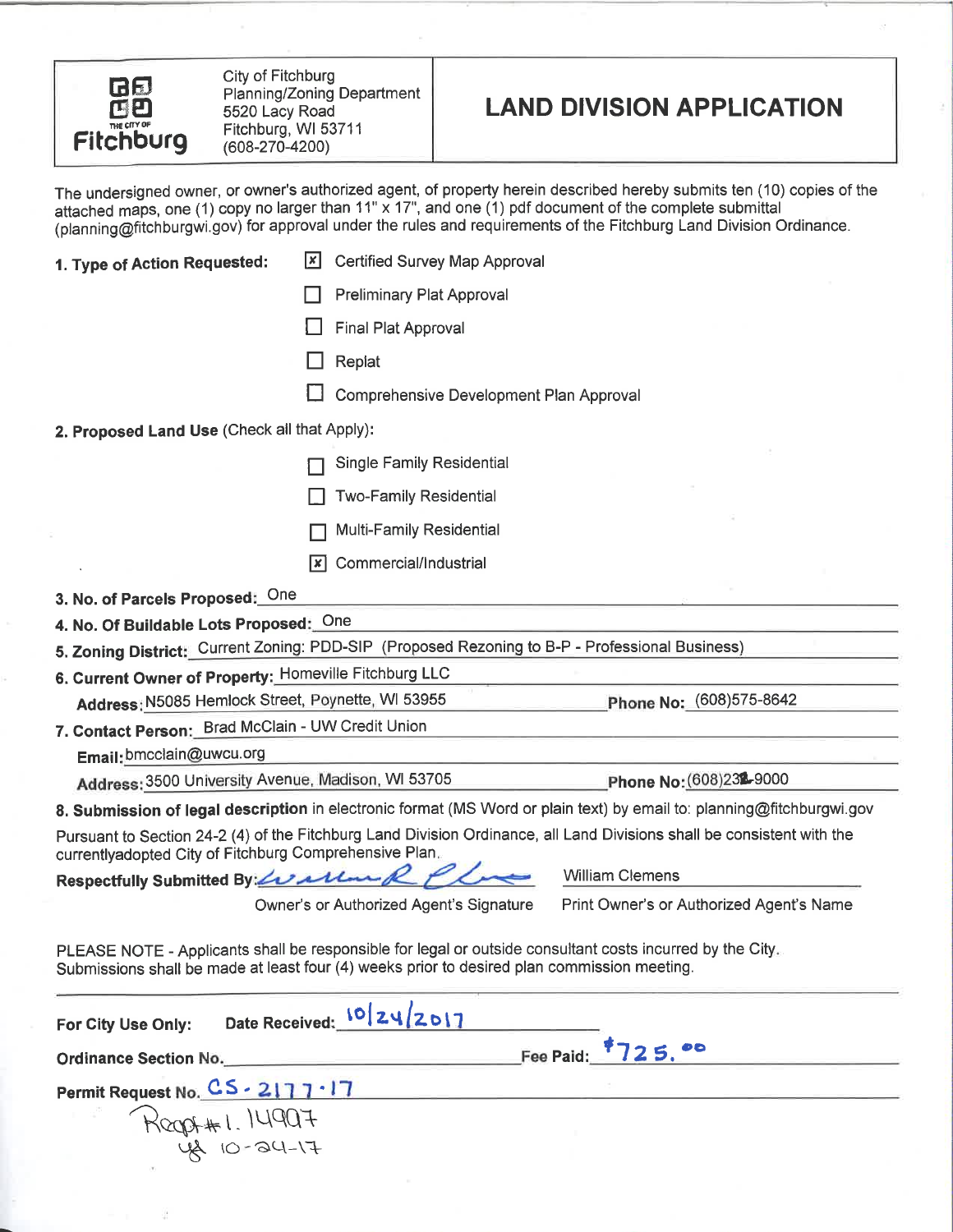

**KEE Architecture, Inc.** 621 Williamson Street Madison, Wisconsin 53703 (608)255-9202

October 24, 2017

- To: City of Fitchburg Planning/Zoning Department 5520 Lacy Road Fitchburg, Wisconsin 53711
- RE: **Land Division Application Homeville Fitchburg LLC** and **UW Credit Union Site** Fish Hatchery Road Fitchburg, Wisconsin

Dear Planning/Zoning Department:

We are submitting the attached Land Division Application on behalf of Homeville Fitchburg LLC, the current owner of a ±1.4-acre site located adjacent to 2875 Fish Hatchery Road. (See attachments for full legal description.)

The current owner is working with UW Credit Union of Madison to develop the site for commercial office use. As discussed with the city of Fitchburg planning staff, they are requesting that two parcels be combined into one zoning lot, per the attached draft CSM. The proposed change is consistent with the currently adopted City of Fitchburg Comprehensive Plan.

(As separate concurrent application is being made for rezoning of the property from PDD-SIP to B-P (Professional Business)).

### **PROPOSED USE:**

UW Credit Union proposes to develop the parcel for use as a commercial office building. The development will feature a two-story building with a full basement, totaling approximately 18,800 gross square feet. The first floor  $(\pm 6,650 \text{ sf})$  will be a fully functioning UW Credit Union branch, with four drive-through lanes. The second floor  $(\pm 5,055 \text{ s})$  will be leased to a tenant for office use, and could be used for additional Credit Union office in the future. The lower (basement) level will serve as a temporary UW Credit Union disaster recovery site, which will be used when other facilities are forced to move to temporary quarters due to loss of service or other shutdown.

### **PROJECT TEAM:**

The team for this project includes the following:

Current Owner:

Homeville Fitchburg LLC N5085 Hemlock Street Poynette, Wisconsin 53955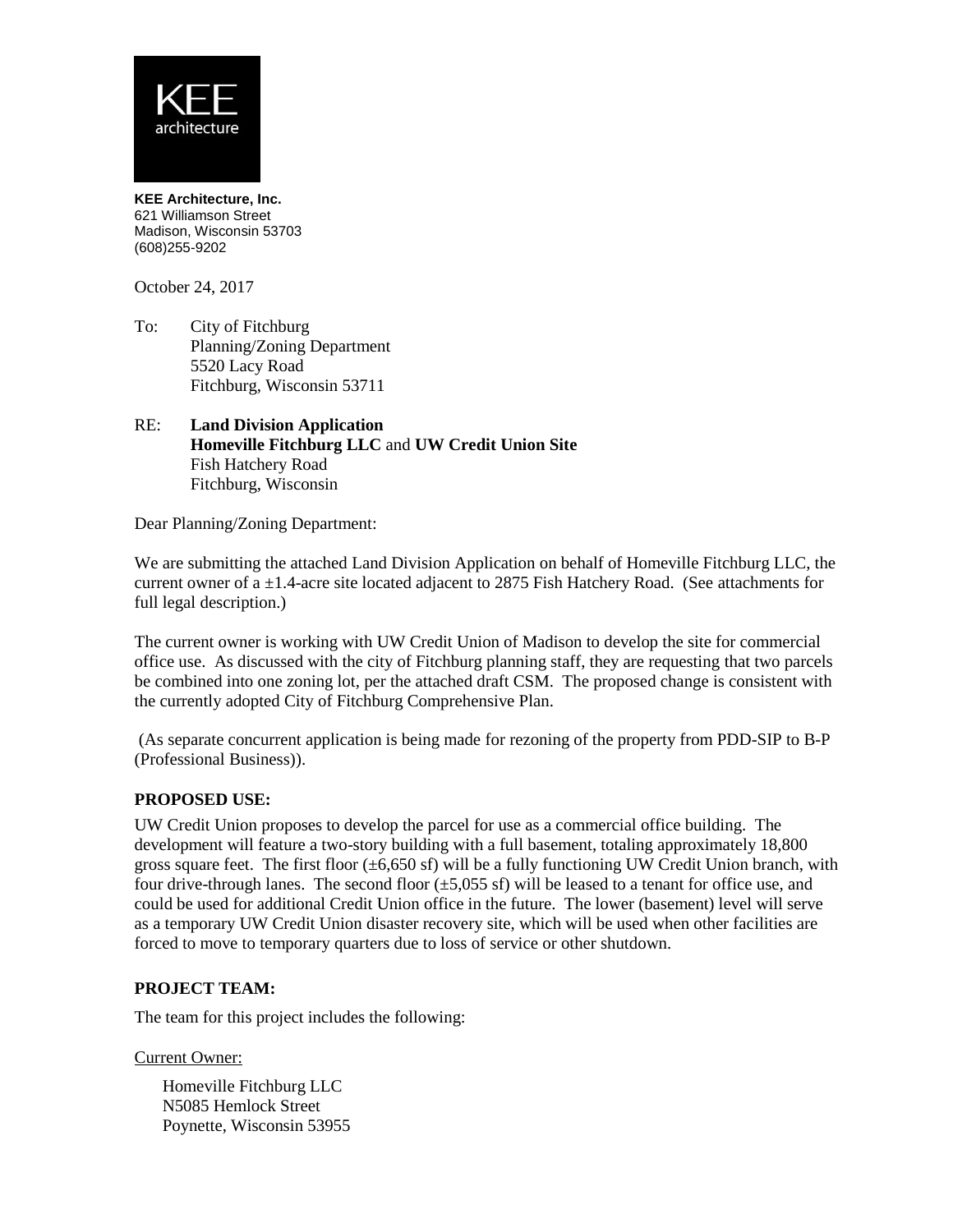City of Fitchburg Planning/Zoning Department RE: Land Division – Homeville Fitchburg and UW Credit Union Site Fitchburg, Wisconsin October 24, 2017 Page 2 of 3

Attn: William Clemens (608)575-8642

### Proposed Owner & Tenant:

UW Credit Union 3500 University Avenue Madison, Wisconsin 53705 Attn: Brad McClain, CFO (608)236-9000

#### Architect:

KEE Architecture, Inc. 621 Williamson Street Madison, Wisconsin 53703 Attn: David Ewanowski AIA (608)255-9202

#### Surveyor:

Chaput Land Surveys 234 W. Florida Street, Suite 306 Milwaukee, Wisconsin 53204 Attn: Donald C. Chaput, P.L.S. (414)292-1311

## Traffic Engineer:

KL Engineering, Inc. 5400 King James Way, Suite 200 Madison, Wisconsin 53719 Attn: Mike Scarmon, PE | PTOE (608)663-1218

#### Site/Civil Engineer:

Quam Engineering, LLC 4604 Siggelkow Road, Suite A McFarland, Wisconsin 53558 Attn: Ryan D. Quam PE (608)838-7750

#### Contractor:

J.H Findorff & Son 300 South Bedford Street Madison, Wisconsin 53703 Attn: Aaron Zutz, Project Manager (608)257-5321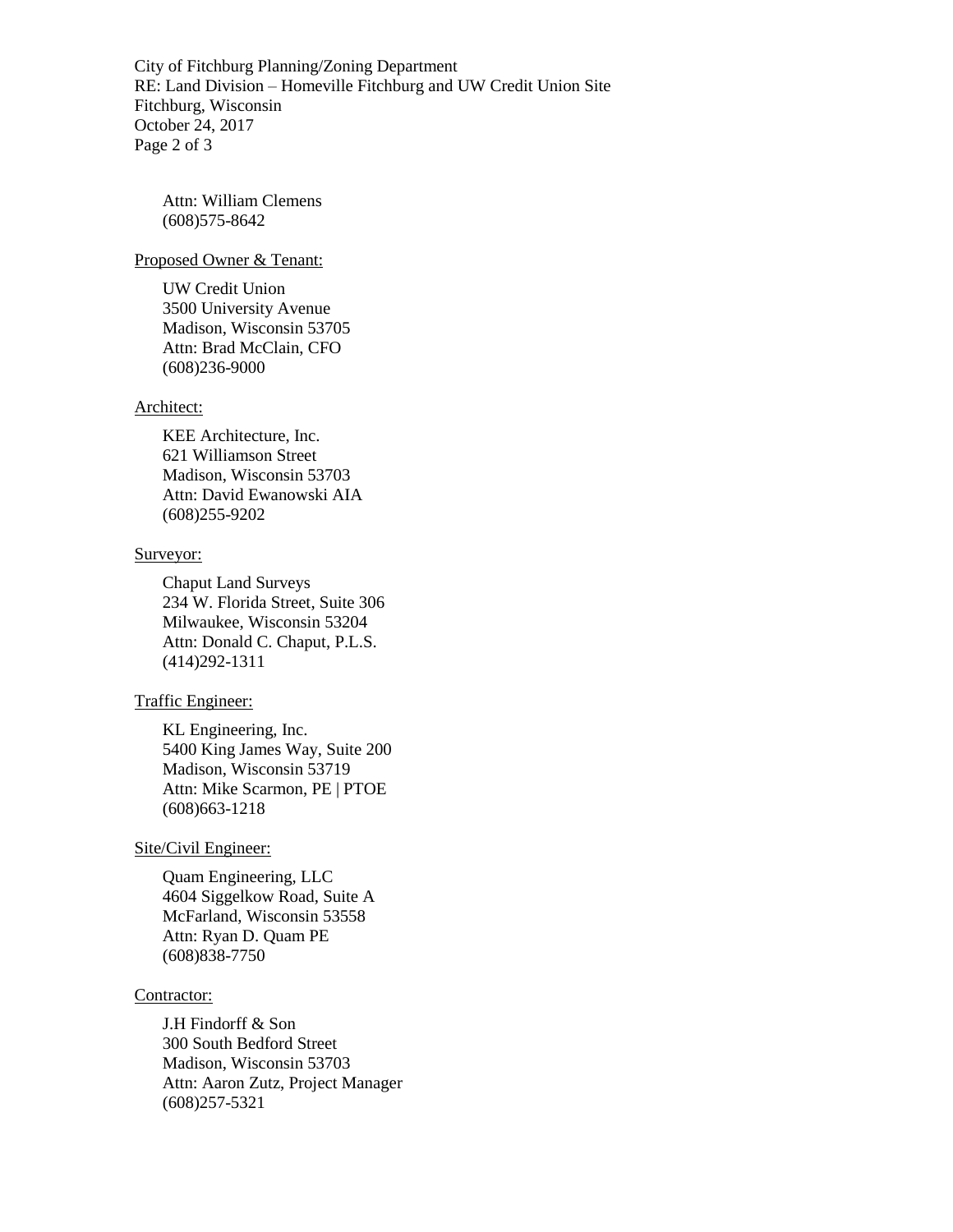City of Fitchburg Planning/Zoning Department RE: Land Division – Homeville Fitchburg and UW Credit Union Site Fitchburg, Wisconsin October 24, 2017 Page 3 of 3

## **PROJECT SCHEDULE:**

It is anticipated that construction for the UW Credit Union project will begin in March 2018, with occupancy in late fall 2018 or early 2019.

Please review the attached application and other supporting documents, and contact us if you have any questions.

Sincerely, KEE Architecture, Inc.

namor

David J. Ewanowski AIA

Enclosures:

- Land Division Application (1 page)
- Certified Survey Map (3 pages) *(ten copies)*
- Application Fee  $(\$725.00 Check # 9043)$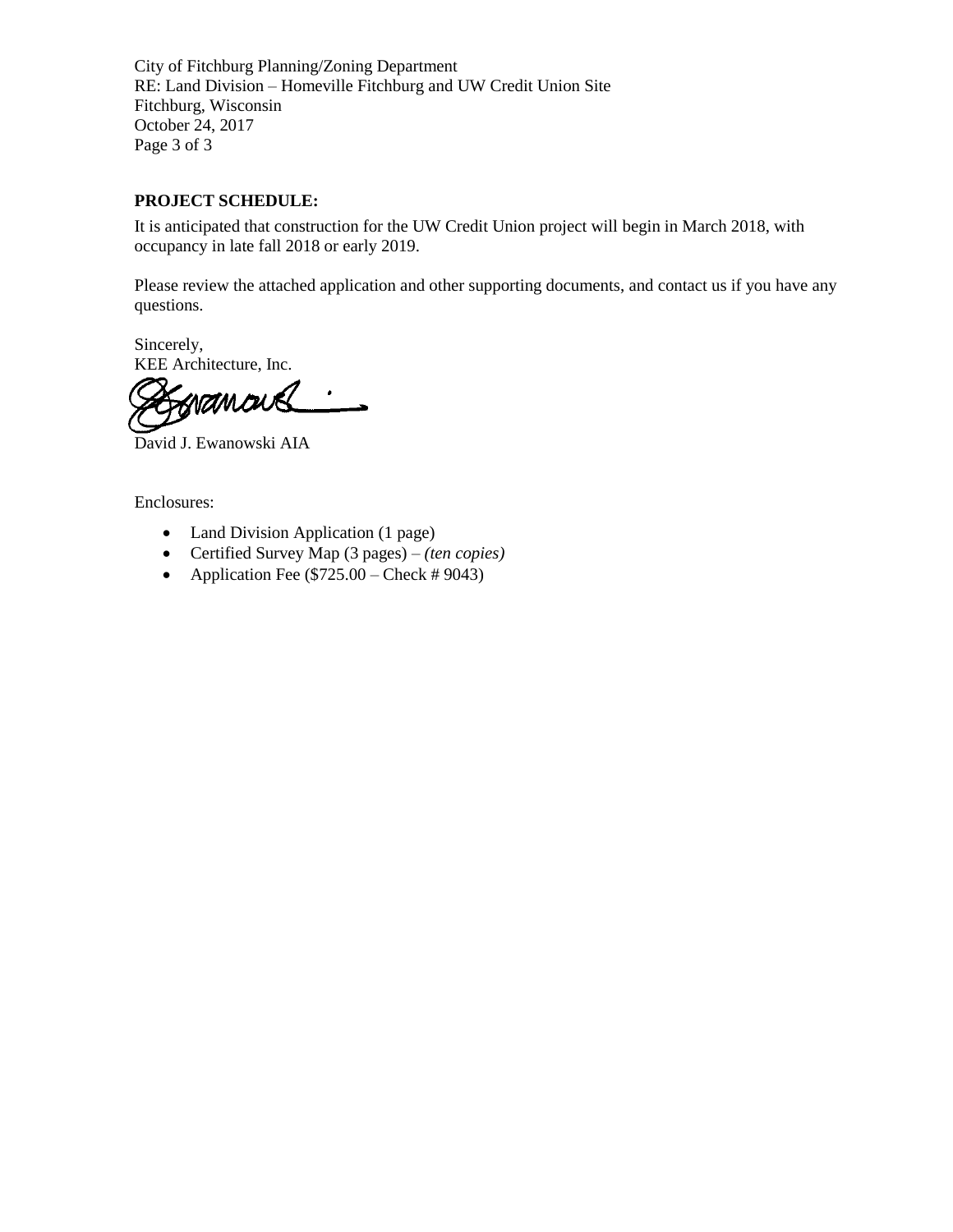

City of Fitchburg Planning/Zoning Department 5520 Lacy Road Fitchburg, WI 53711  $(608 - 270 - 4200)$ 

# **LAND DIVISION APPLICATION**

The undersigned owner, or owner's authorized agent, of property herein described hereby submits ten (10) copies of the attached maps, one (1) copy no larger than 11" x 17", and one (1) pdf document of the complete submitta (planning@fitchburgwi.gov) for approval under the rules and requirements of the Fitchburg Land Division Ordinance.

| 1. Type of Action Requested:                           | Certified Survey Map Approval<br>l×l                                                                                                                                                                     |                                                                                                                        |
|--------------------------------------------------------|----------------------------------------------------------------------------------------------------------------------------------------------------------------------------------------------------------|------------------------------------------------------------------------------------------------------------------------|
|                                                        | <b>Preliminary Plat Approval</b>                                                                                                                                                                         |                                                                                                                        |
|                                                        | Final Plat Approval                                                                                                                                                                                      |                                                                                                                        |
|                                                        | Replat                                                                                                                                                                                                   |                                                                                                                        |
|                                                        | Comprehensive Development Plan Approval                                                                                                                                                                  |                                                                                                                        |
| 2. Proposed Land Use (Check all that Apply):           |                                                                                                                                                                                                          |                                                                                                                        |
|                                                        |                                                                                                                                                                                                          |                                                                                                                        |
|                                                        | <b>Single Family Residential</b>                                                                                                                                                                         |                                                                                                                        |
|                                                        | Two-Family Residential                                                                                                                                                                                   |                                                                                                                        |
|                                                        | <b>Multi-Family Residential</b>                                                                                                                                                                          |                                                                                                                        |
|                                                        | Commercial/Industrial<br>l×l                                                                                                                                                                             |                                                                                                                        |
| 3. No. of Parcels Proposed: One                        |                                                                                                                                                                                                          |                                                                                                                        |
| 4. No. Of Buildable Lots Proposed: One                 |                                                                                                                                                                                                          |                                                                                                                        |
|                                                        | 5. Zoning District: Current Zoning: PDD-SIP (Proposed Rezoning to B-P - Professional Business)                                                                                                           |                                                                                                                        |
| 6. Current Owner of Property: Homeville Fitchburg LLC  |                                                                                                                                                                                                          |                                                                                                                        |
| Address: N5085 Hemlock Street, Poynette, WI 53955      |                                                                                                                                                                                                          | Phone No: (608)575-8642                                                                                                |
| 7. Contact Person: Brad McClain - UW Credit Union      |                                                                                                                                                                                                          |                                                                                                                        |
| Email: bmcclain@uwcu.org                               |                                                                                                                                                                                                          |                                                                                                                        |
| Address: 3500 University Avenue, Madison, WI 53705     |                                                                                                                                                                                                          | Phone No: (608)232-9000                                                                                                |
|                                                        |                                                                                                                                                                                                          | 8. Submission of legal description in electronic format (MS Word or plain text) by email to: planning@fitchburgwi.gov  |
| currentlyadopted City of Fitchburg Comprehensive Plan. |                                                                                                                                                                                                          | Pursuant to Section 24-2 (4) of the Fitchburg Land Division Ordinance, all Land Divisions shall be consistent with the |
| Respectfully Submitted By: 12211                       |                                                                                                                                                                                                          | <b>William Clemens</b>                                                                                                 |
|                                                        | Owner's or Authorized Agent's Signature                                                                                                                                                                  | Print Owner's or Authorized Agent's Name                                                                               |
|                                                        | PLEASE NOTE - Applicants shall be responsible for legal or outside consultant costs incurred by the City.<br>Submissions shall be made at least four (4) weeks prior to desired plan commission meeting. |                                                                                                                        |
| For City Use Only:                                     |                                                                                                                                                                                                          |                                                                                                                        |
|                                                        |                                                                                                                                                                                                          |                                                                                                                        |
|                                                        |                                                                                                                                                                                                          |                                                                                                                        |
|                                                        |                                                                                                                                                                                                          |                                                                                                                        |
|                                                        |                                                                                                                                                                                                          |                                                                                                                        |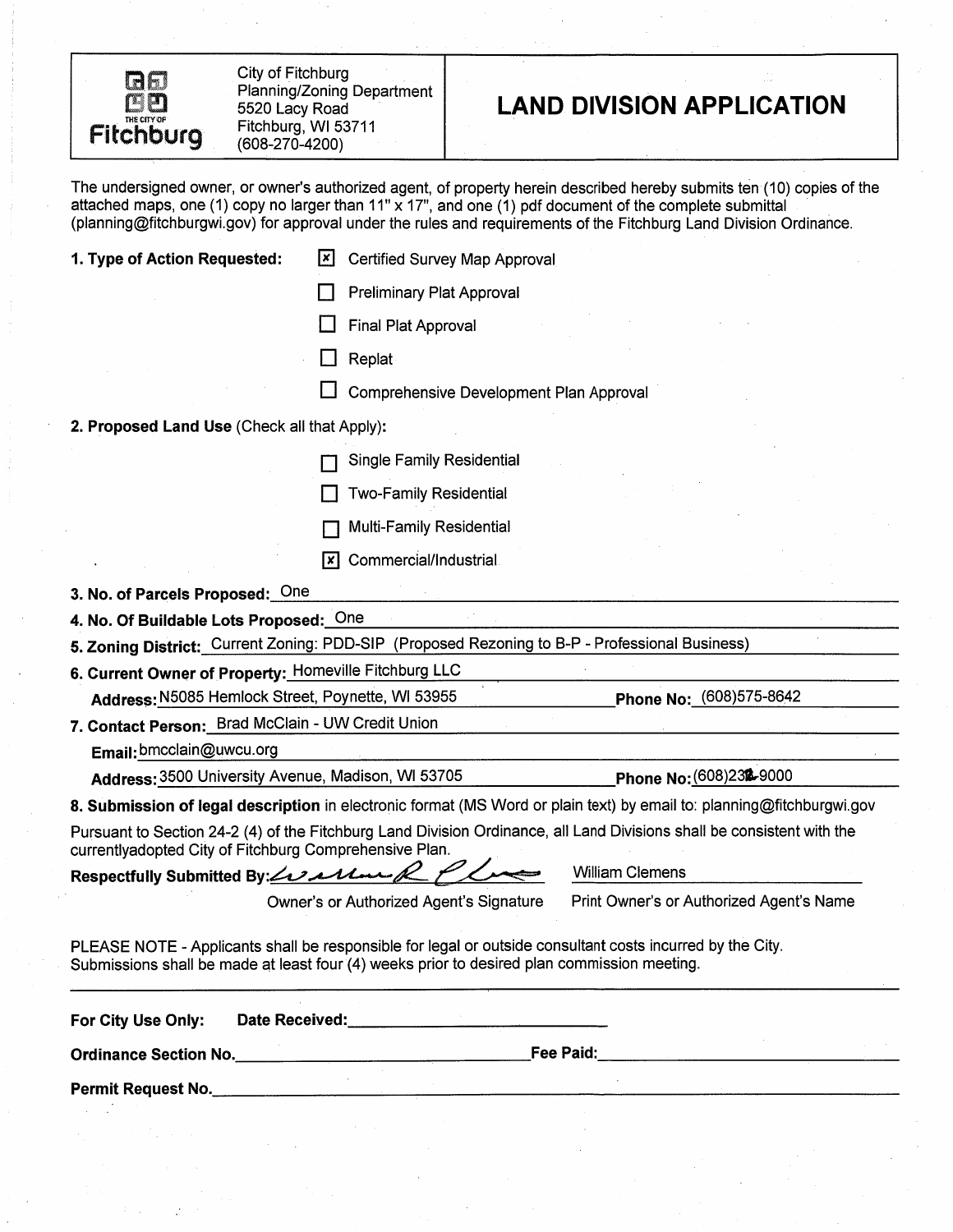# RVEY MA

All of Lots 1 and 2 of Certified Survey Map No. 14462, recorded as Document No. 5310625 in Volume 99, Page 203 of Dane County Certified Survey Maps; formerly Lot 1 of Certified Survey Map 12135 and part of Lot 21, Maple Lawn Heights, located in the Northeast 1/4 and the Northwest 1/4 of the Northeast 1/4 of Section 3, Township 6 North, Range 9 East, City of Fitchburg, Dane County, Wisconsin.

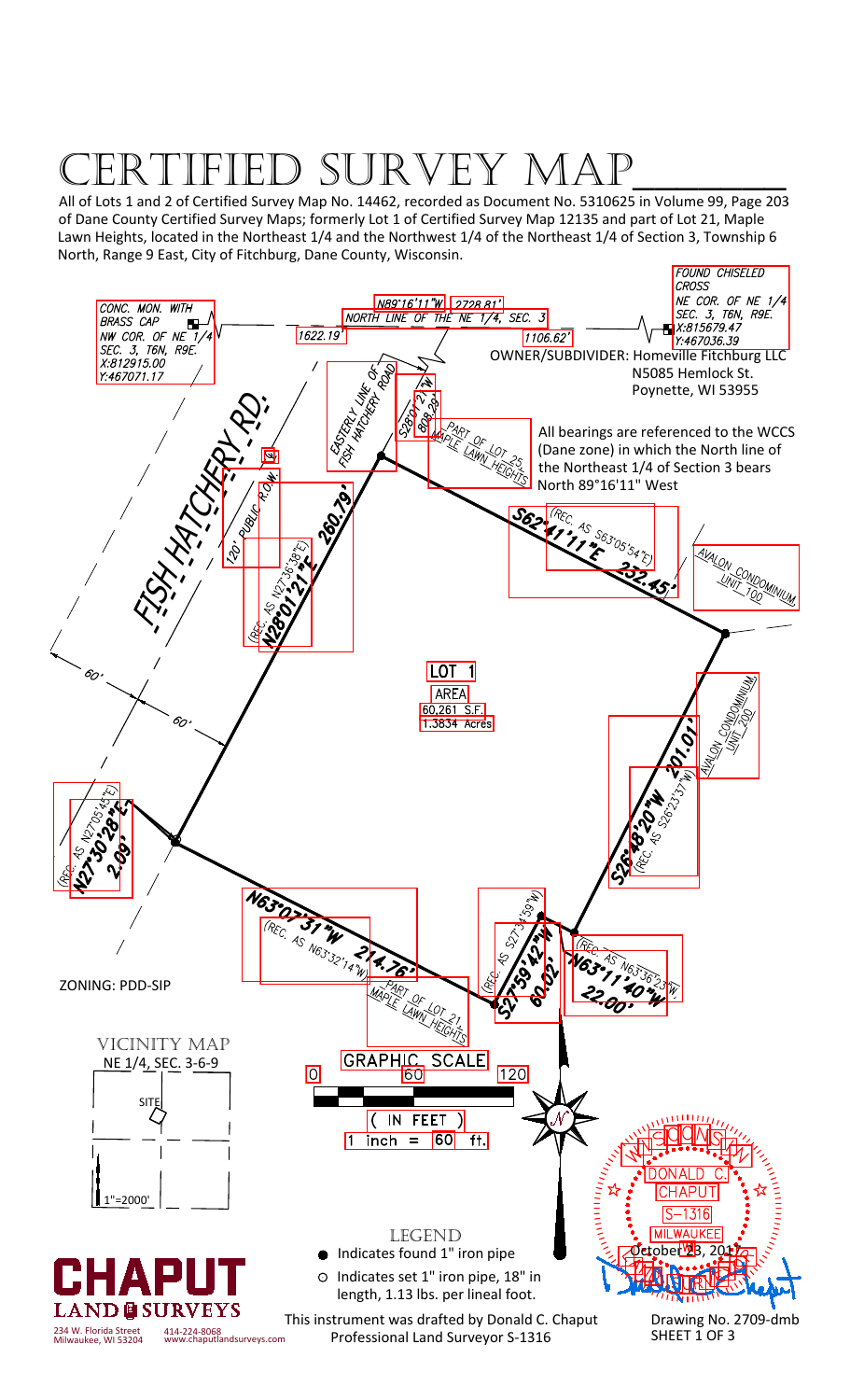# SURVEY M

All of Lots 1 and 2 of Certified Survey Map No. 14462, recorded as Document No. 5310625 in Volume 99, Page 203 of Dane County Certified Survey Maps; formerly Lot 1 of Certified Survey Map 12135 and part of Lot 21, Maple Lawn Heights, located in the Northeast 1/4 and the Northwest 1/4 of the Northeast 1/4 of Section 3, Township 6 North, Range 9 East, City of Fitchburg, Dane County, Wisconsin.

# SURVEYOR'S CERTIFICATE

STATE OF WISCONSIN}

:SS

DANE COUNTY}

I, DONALD C. CHAPUT, Professional Land Surveyor, do hereby certify:

THAT I have surveyed, divided and mapped all of Lots 1 and 2 of Certified Survey Map No. 14462, recorded as Document No. 5310625 in Volume 99, Page 203 of Dane County Certified Survey Maps; formerly Lot 1 of Certified Survey Map 12135 and part of Lot 21, Maple Lawn Heights, located in the Northeast 1/4 and the Northwest 1/4 of the Northeast 1/4 of Section 3, Township 6 North, Range 9 East, City of Fitchburg, Dane County, Wisconsin, which is bound and described as follows:

COMMENCING at the Northeast corner of said Northeast 1/4 Section; thence North 89°16'11" West along the North line of said 1/4 Section, 1,106.62 feet to a point on the Easterly line of Fish Hatchery Road ; thence South 28°01'21" West along said Easterly line 808.29 feet to the point of beginning of lands hereinafter described; thence South 62°41'11" East along the South line of Lot 25 of Maple Lawn Heights and the South line of the Avalon Condominium, Unit 100 a distance of 232.45 feet to a point on the West line of the Avalon Condominium, Unit 200; thence South 26°48'20" West along said West line 201.01 feet to a point on the North line of Lot 21 of Maple Lawn Heights; thence North 63°11'40" West along said North line 22.00 feet to a point; thence South 27°59'42" West along said North line 60.02 feet to a point; thence North 63°07'31" West along said North line 214.76 feet to a point on the Easterly line of Fish Hatchery Road; thence North 27°30'28" East along said Easterly line 2.09 feet to a point; thence North 28°01'21" East along said Easterly line 260.79 feet to the point of beginning.

Said lands contain 60,261 square feet, or 1.3834 acres

THAT I have made the survey, land division and map by the direction of Homeville Fitchburg LLC, owner.

THAT the map is a correct representation of all the exterior boundaries of the land surveyed and the land division thereof made.

THAT I have fully compied with the provisions of Chapter 236 of the Wisconsin Statute and Chapter 24-6 of the City of Fitchburg Code in surveying, dividing and mapping the same.

October 23, 2017<br>DATF





Drawing No. 2709-dmb